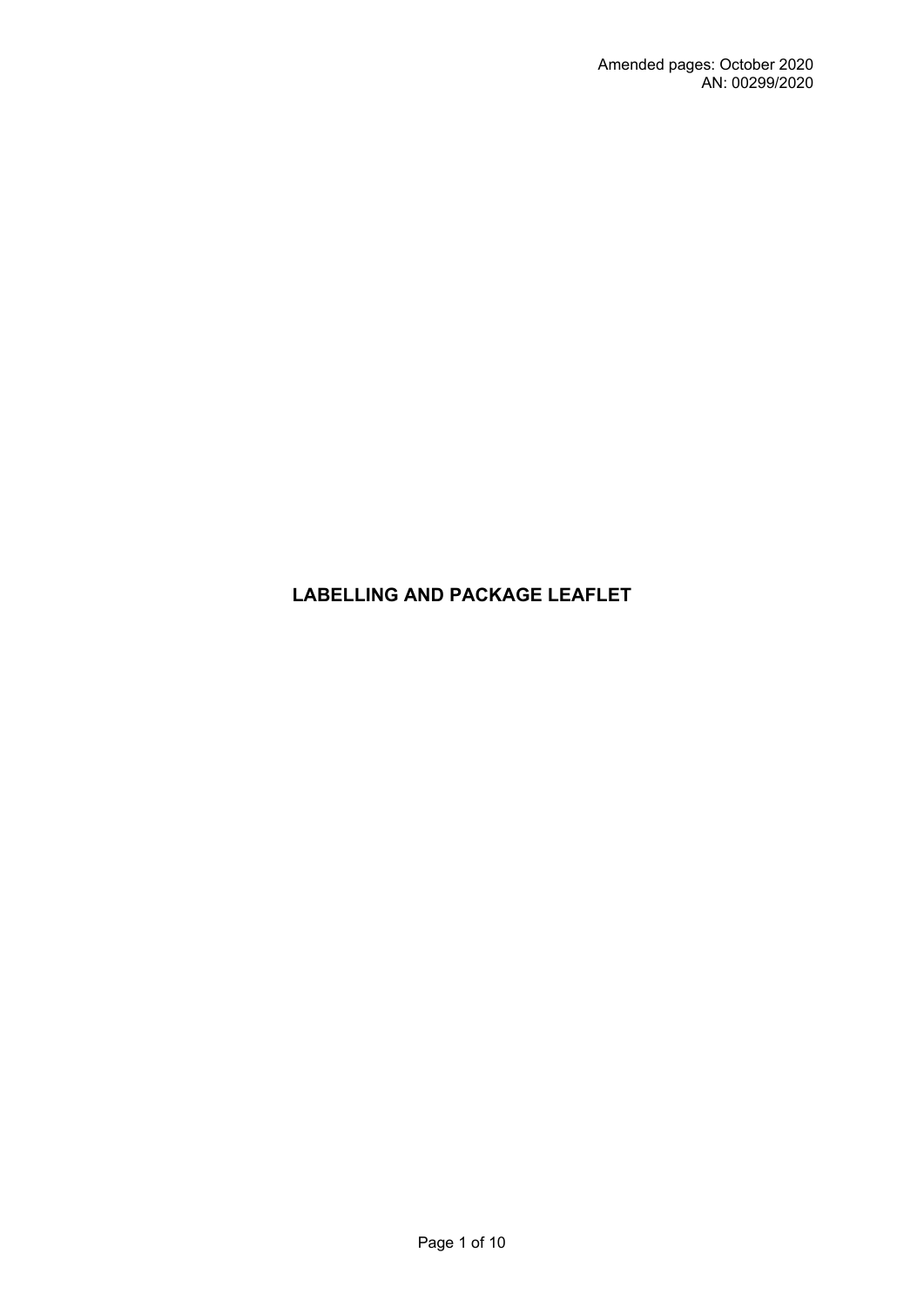# **A. LABELLING**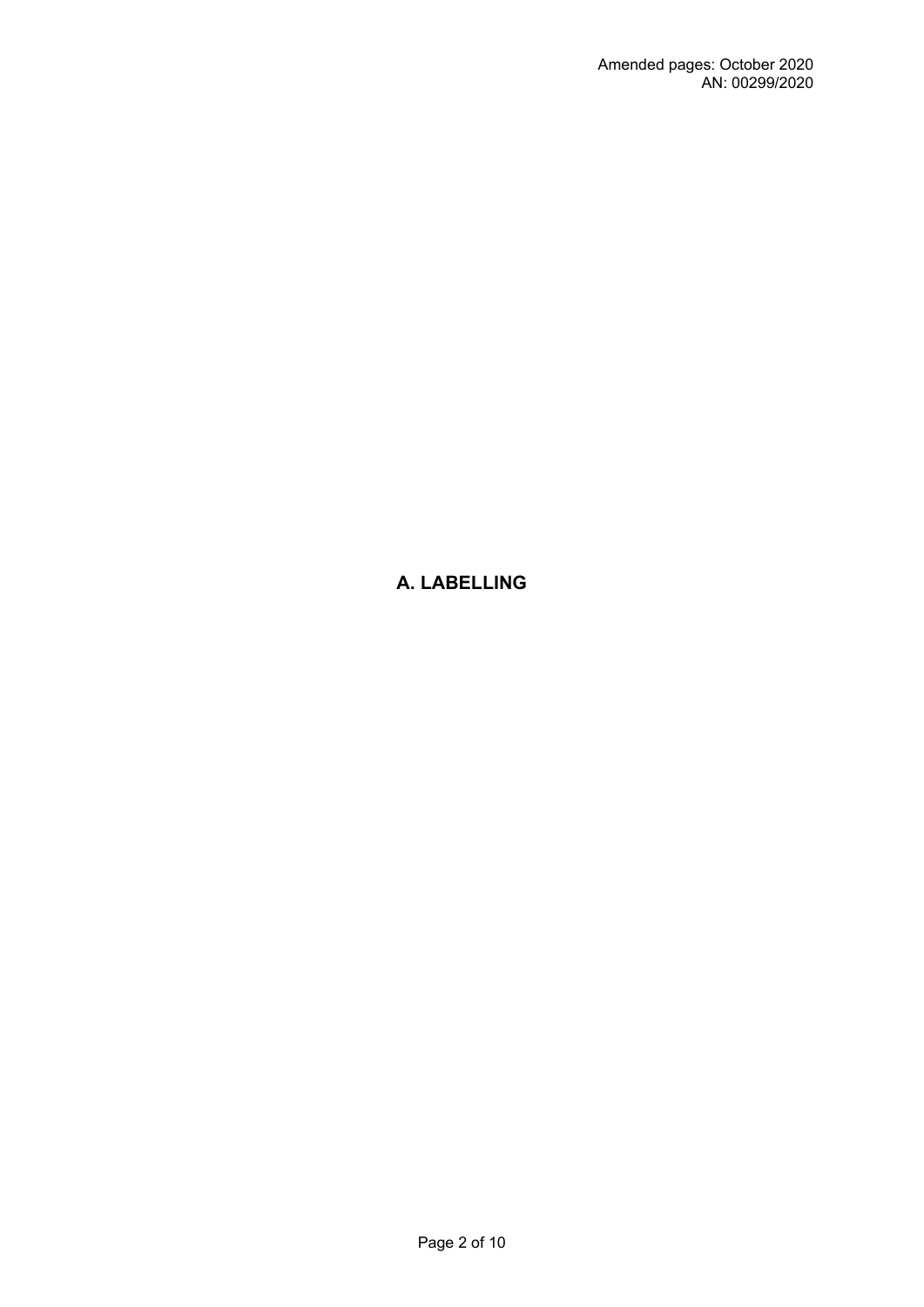## **PARTICULARS TO APPEAR ON THE IMMEDIATE PACKAGE**

**Bottle of 500 ml (PET)**

### **1. NAME OF THE VETERINARY MEDICINAL PRODUCT**

AquaVac PD3 emulsion for injection for Atlantic salmon

### **2. STATEMENT OF ACTIVE SUBSTANCES**

Per dose of 0.1 ml vaccine: Salmon pancreas disease virus (SPDV) ≥ 75% RPP Infectious pancreatic necrosis virus (IPNV) ≥ 1.5 ELISA units *Aeromonas salmonicida* subsp. *salmonicida* ≥ 80% RPS<sub>60</sub>

Light liquid paraffin, 43 mg

### **3. PHARMACEUTICAL FORM**

Emulsion for injection.

### **4. PACKAGE SIZE**

500 ml (5,000 doses)

### **5. TARGET SPECIES**

### Atlantic salmon.

### **6. INDICATION(S)**

Vaccine against pancreas disease, infectious pancreatic necrosis and furunculosis.

### **7. METHOD AND ROUTE(S) OF ADMINISTRATION**

Read the package leaflet before use. Intraperitoneal use.

### **8. WITHDRAWAL PERIOD(S)**

Withdrawal period(s): Zero degree days.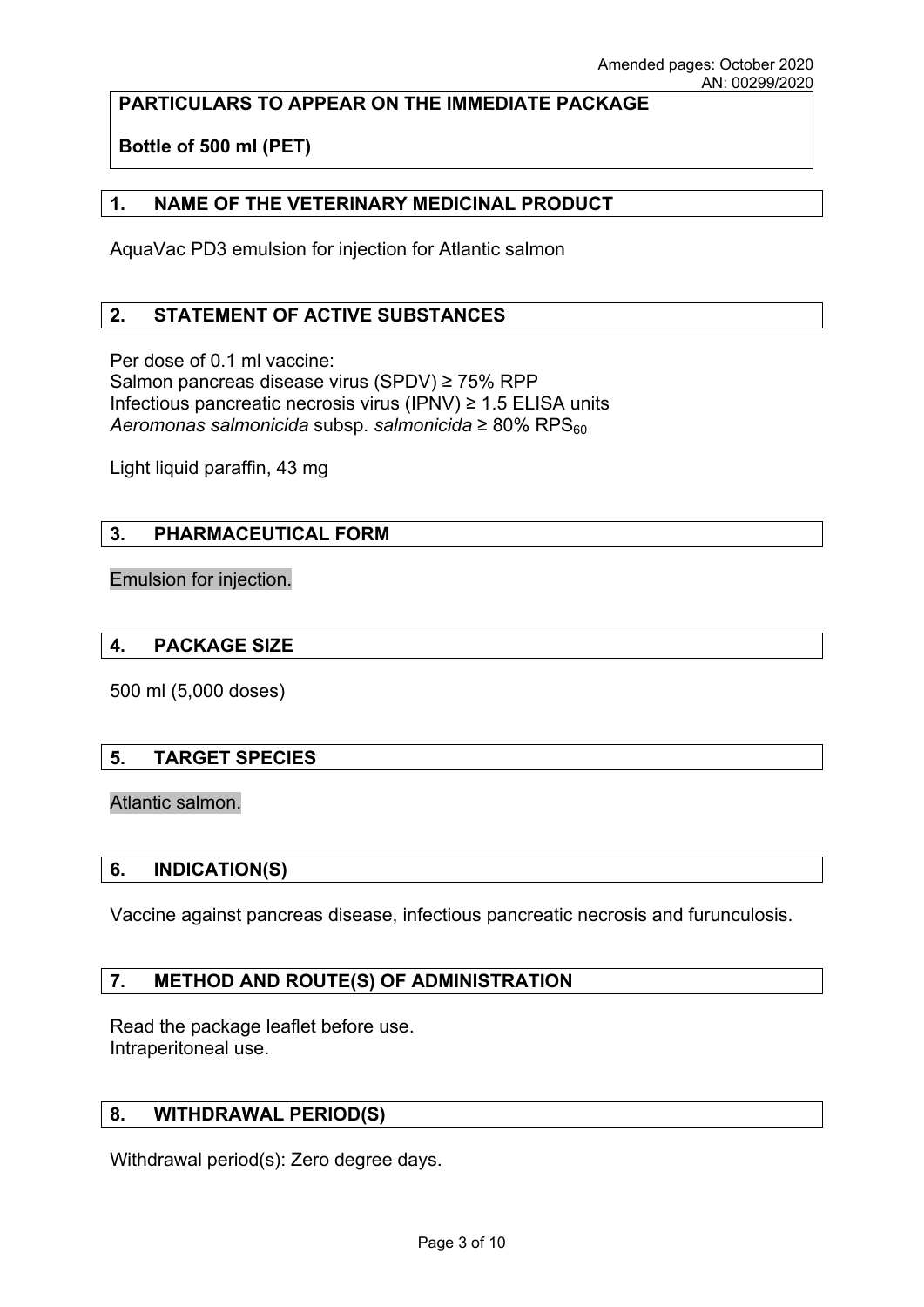### **9. SPECIAL WARNING(S), IF NECESSARY**

Read the package leaflet before use. Accidental injection is dangerous.

#### **10. EXPIRY DATE**

EXP {month/year}

Once broached, use within 1 working day.

### **11. SPECIAL STORAGE CONDITIONS**

Store in a refrigerator. Do not freeze.

### **12. SPECIAL PRECAUTIONS FOR THE DISPOSAL OF UNUSED PRODUCTS OR WASTE MATERIALS, IF ANY**

Disposal: Read package leaflet.

## **13. THE WORDS "FOR ANIMAL TREATMENT ONLY" AND CONDITIONS OR RESTRICTIONS REGARDING SUPPLY AND USE, IF APPLICABLE**

For animal treatment only.

To be supplied only on veterinary prescription.

### **14. THE WORDS "KEEP OUT OF THE SIGHT AND REACH OF CHILDREN"**

Keep out of the sight and reach of children.

### **15. NAME AND ADDRESS OF THE MARKETING AUTHORISATION HOLDER**

MSD Animal Health UK Ltd. Walton Manor **Walton** Milton Keynes MK7 7AJ

### **16. MARKETING AUTHORISATION NUMBER**

Vm 01708/4610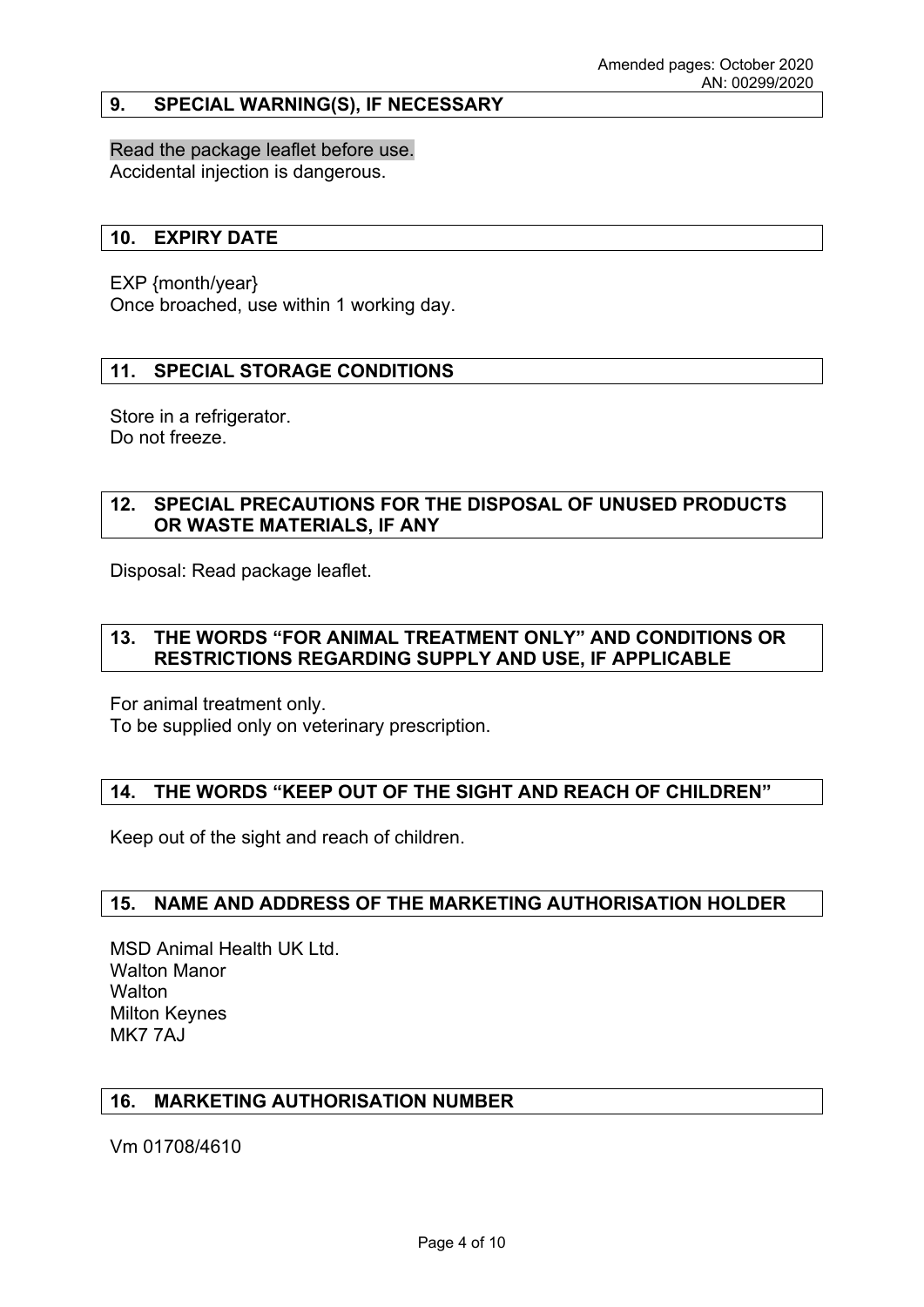# **17. MANUFACTURER'S BATCH NUMBER**

Batch {number}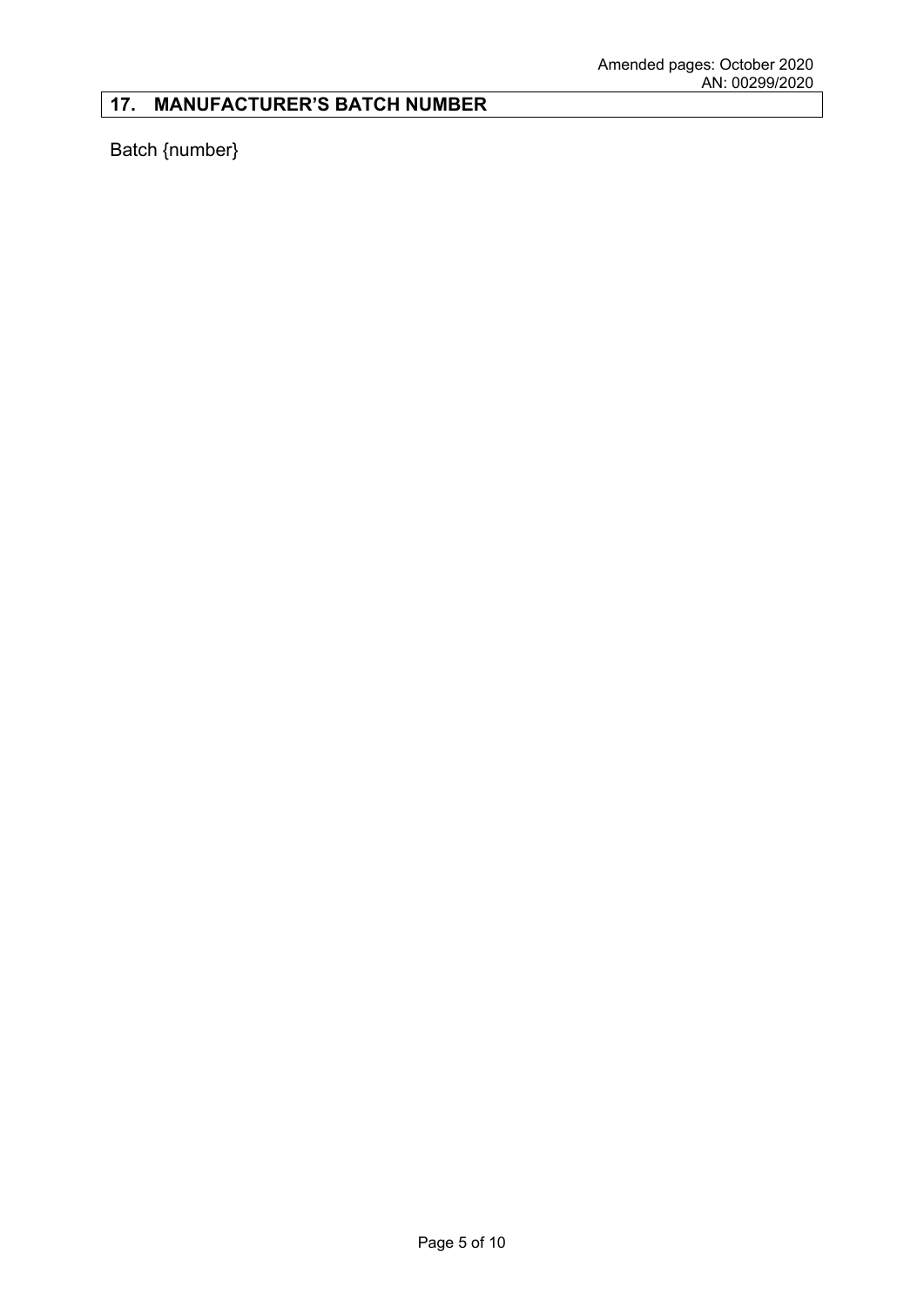# **B. PACKAGE LEAFLET**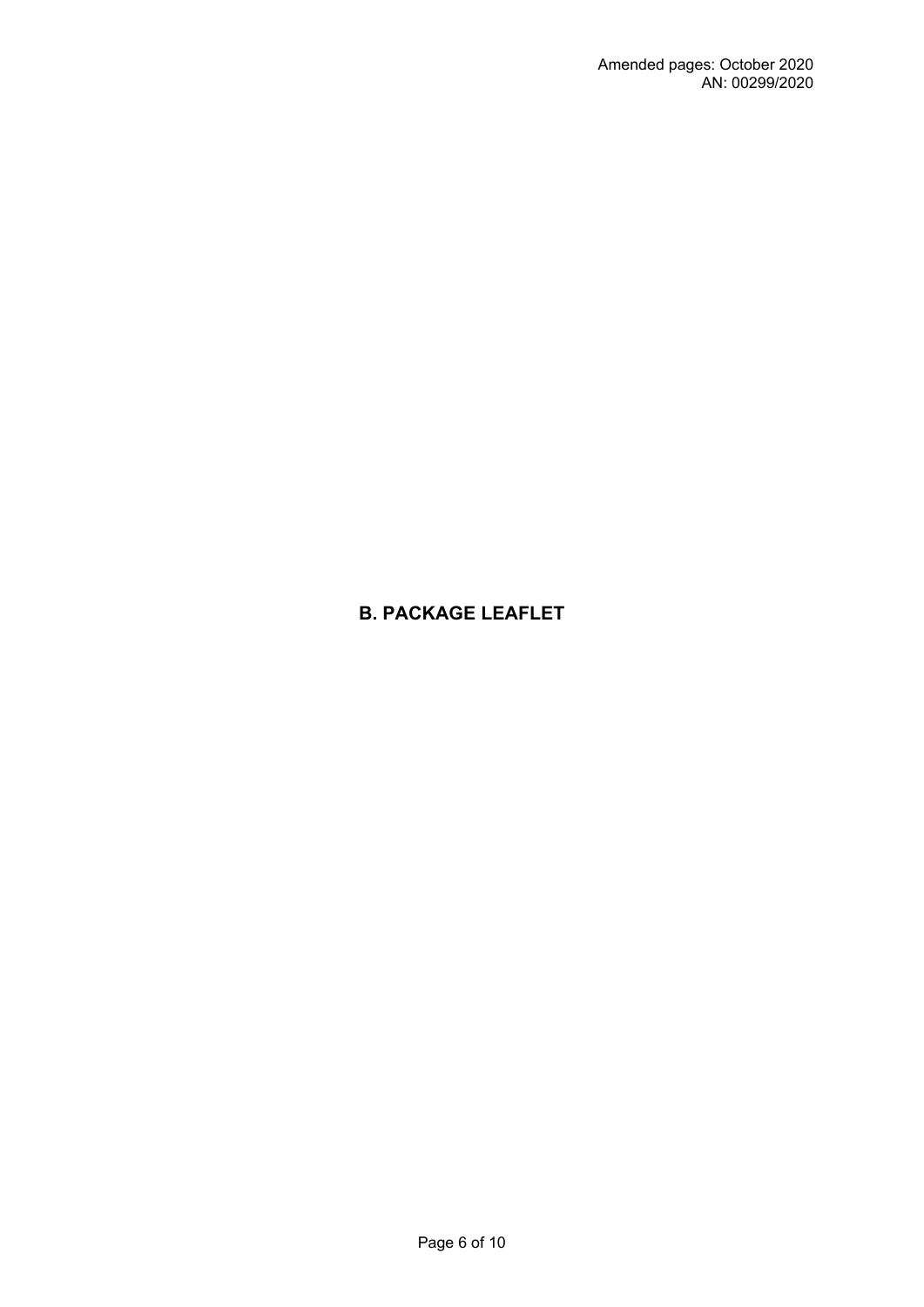### **PACKAGE LEAFLET: AquaVac PD3 emulsion for injection for Atlantic salmon**

### **1. NAME AND ADDRESS OF THE MARKETING AUTHORISATION HOLDER AND OF THE MANUFACTURING AUTHORISATION HOLDER RESPONSIBLE FOR BATCH RELEASE, IF DIFFERENT**

Marketing authorisation holder: MSD Animal Health UK Ltd. Walton Manor **Walton** Milton Keynes Buckinghamshire MK7 7AJ

Manufacturer responsible for batch release: Intervet International B.V. Wim de Körverstraat 35 5831 AN Boxmeer The Netherlands

## **2. NAME OF THE VETERINARY MEDICINAL PRODUCT**

AquaVac PD3 emulsion for injection for Atlantic salmon

## **3. STATEMENT OF THE ACTIVE SUBSTANCE(S) AND OTHER INGREDIENT(S)**

Per dose of 0.1 ml vaccine:

Active substances: Salmon pancreas disease virus (SPDV) strain F93-125 ≥ 75% RPP<sup>1</sup> Infectious pancreatic necrosis virus (IPNV)  $\geq$  1.5 ELISA units<sup>2</sup> *Aeromonas salmonicida* subsp. *salmonicida* ≥ 80% RPS<sub>60</sub><sup>3</sup>

Light liquid paraffin, 43 mg

<sup>1</sup> RPP: relative percentage protection in a laboratory test in Atlantic salmon <sup>2</sup>Antigenic mass measured in the final product <sup>3</sup>RPS: relative percentage survival at 60% control mortality in a laboratory test in Atlantic salmon

Emulsion for injection.

# **4. INDICATION(S)**

For active immunisation of Atlantic salmon to reduce clinical signs (heart lesions and pancreas lesions), viremia, viral shedding and mortality from infection with SPDV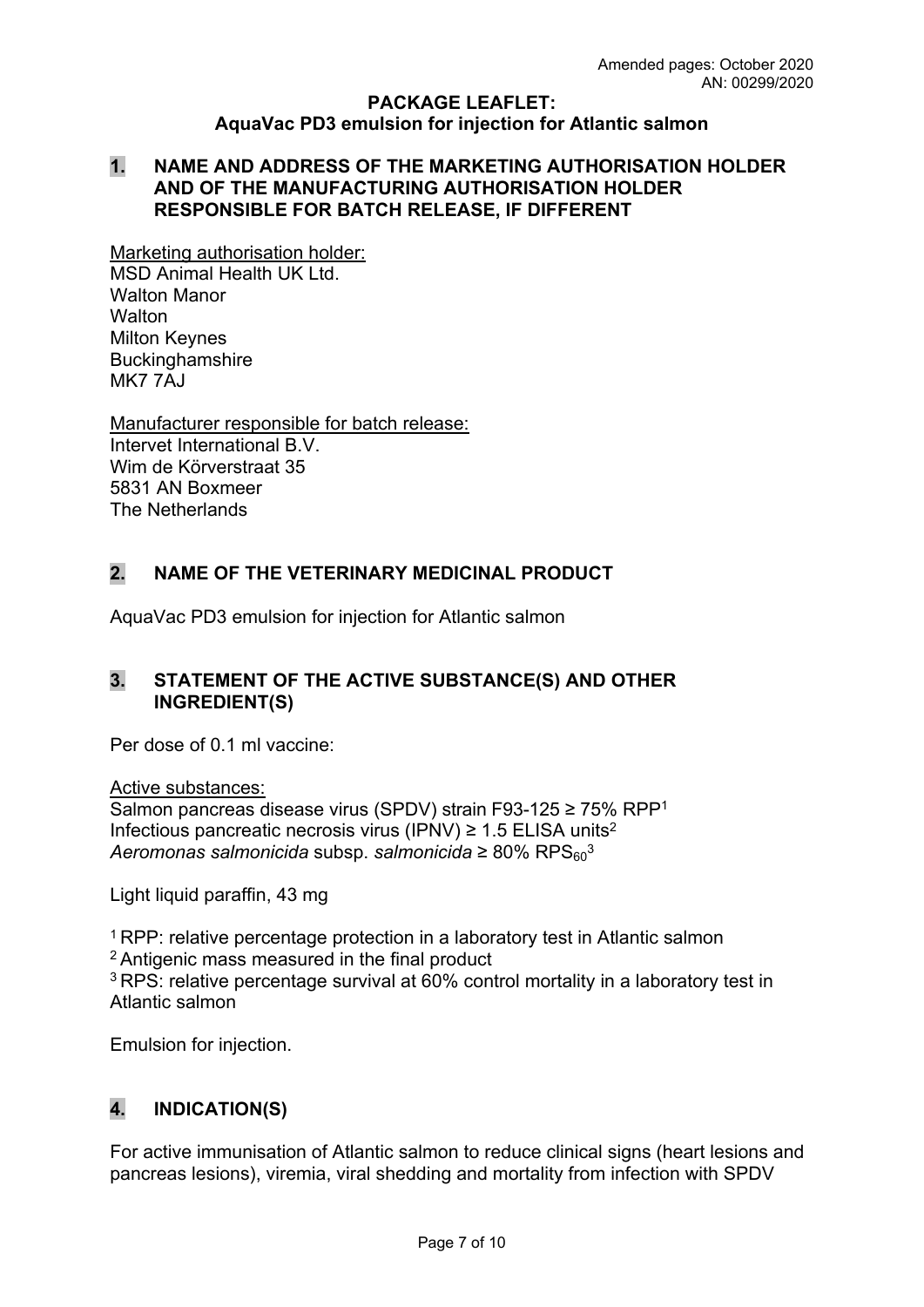(Pancreas disease) and to reduce mortality from infections with IPNV (Infectious pancreatic necrosis) and *Aeromonas salmonicida* subsp. *salmonicida* (furunculosis).

Onset of immunity: 500 degree days after vaccination for SPDV and *Aeromonas salmonicida* and 540 degree days after vaccination for IPNV.

Duration of immunity: demonstrated at 15 months post vaccination for SPDV and at 16 months post vaccination for *Aeromonas salmonicida*. Protection against mortality due to IPNV infection has been demonstrated at 4 months post vaccination in the field.

## **5. CONTRAINDICATIONS**

None.

# **6. ADVERSE REACTIONS**

After vaccination melanisation and vaccine residues are very commonly observed in the abdominal cavity. Visceral adhesion may be observed; during the fresh water phase up to sea transfer phase slight to moderate adhesions (corresponding to Speilberg scores  $1 - 3$ ) very commonly occur while the occurrence of major adhesions (corresponding to Speilberg score of 4) is uncommon. During the sea water phase mild adhesions (corresponding to Speilberg scores 1 – 2) are very common and moderate adhesions (corresponding to Speilberg scores 3) are common.

The frequency of adverse reactions is defined using the following convention:

- very common (more than 1 in 10 animals treated displaying adverse reactions)
- common (more than 1 but less than 10 animals in 100 animals treated)
- uncommon (more than 1 but less than 10 animals in 1,000 animals treated)
- rare (more than 1 but less than 10 animals in 10,000 animals treated)
- very rare (less than 1 animal in 10,000 animals treated, including isolated reports).

If you notice any side effects, even those not already listed in this package leaflet or you think that the medicine has not worked, please inform your veterinary surgeon.

## **7. TARGET SPECIES**

Atlantic salmon (*Salmo salar* L).

## **8. DOSAGE FOR EACH SPECIES, ROUTE(S) AND METHOD OF ADMINISTRATION**

Dose: 0.1 ml per fish.

Route of administration: intraperitoneal injection in Atlantic salmon. Correct site of injection is along the central line, approximately 1 pelvic fin length in front of the pelvic fin base. Shake the bottle well before use.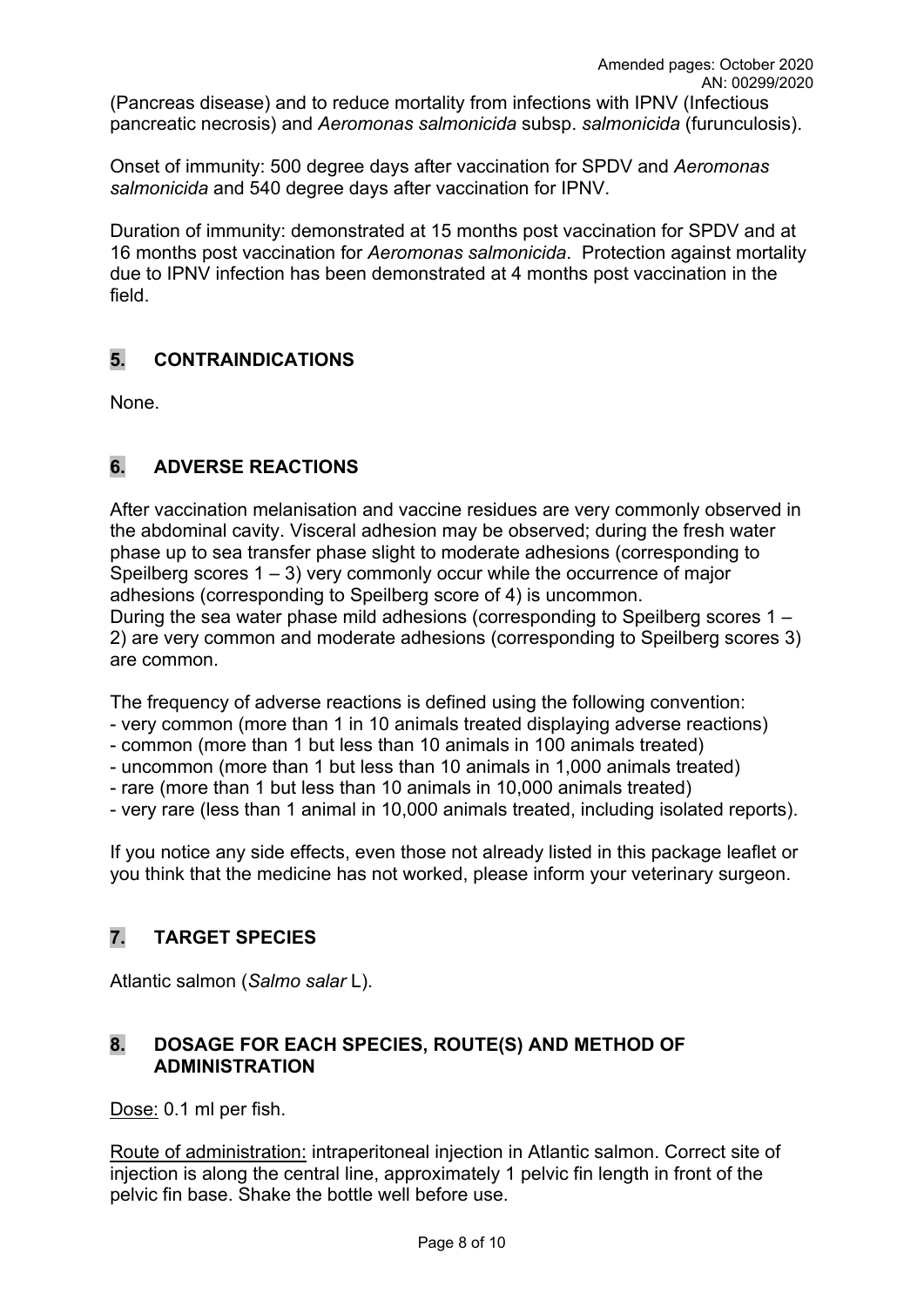## **9. ADVICE ON CORRECT ADMINISTRATION**

Vaccination is recommended for fish above 30 grams.

Food should be withheld for sufficient time (at least 48 hours) to ensure emptying of the gut prior to vaccination. The fish should be anaesthetised before vaccination. The length and the diameter of the applied needle should be adapted to the actual fish size. Ensure that the recommended dose is deposited into the abdominal cavity before the needle is withdrawn.

## **10. WITHDRAWAL PERIOD(S)**

Zero degree days.

## **11. SPECIAL STORAGE PRECAUTIONS**

Keep out of the sight and reach of children.

Store in a refrigerator (2  $\degree$ C – 8  $\degree$ C).

Do not freeze.

Do not use this veterinary medicinal product after the expiry date which is stated on the label.

Shelf life after first opening the container: use within 1 working day.

## **12. SPECIAL WARNING(S)**

Special warnings for each target species: Vaccinate healthy animals only.

Special precautions for use in animals:

Do not use in fish during smoltification.

Incorrect vaccination, stress and poor hygiene may lead to increased side effects.

Special precautions to be taken by the person administering the veterinary medicinal product to animals:

Personal protective equipment consisting of e.g. needle protector should be used when handling the product.

In case of accidental self-injection, seek medical advice immediately and show the package leaflet or label to the physician.

To the user:

This veterinary medicinal product contains mineral oil. Accidental injection/selfinjection may result in severe pain and swelling, particularly if injected into a joint or finger, and in rare cases could result in the loss of the affected finger if prompt medical attention is not given.

If you are accidentally injected with this product, seek prompt medical advice even if only a very small amount is injected and take the package leaflet with you. If pain persists for more than 12 hours after medical examination, seek medical advice again.